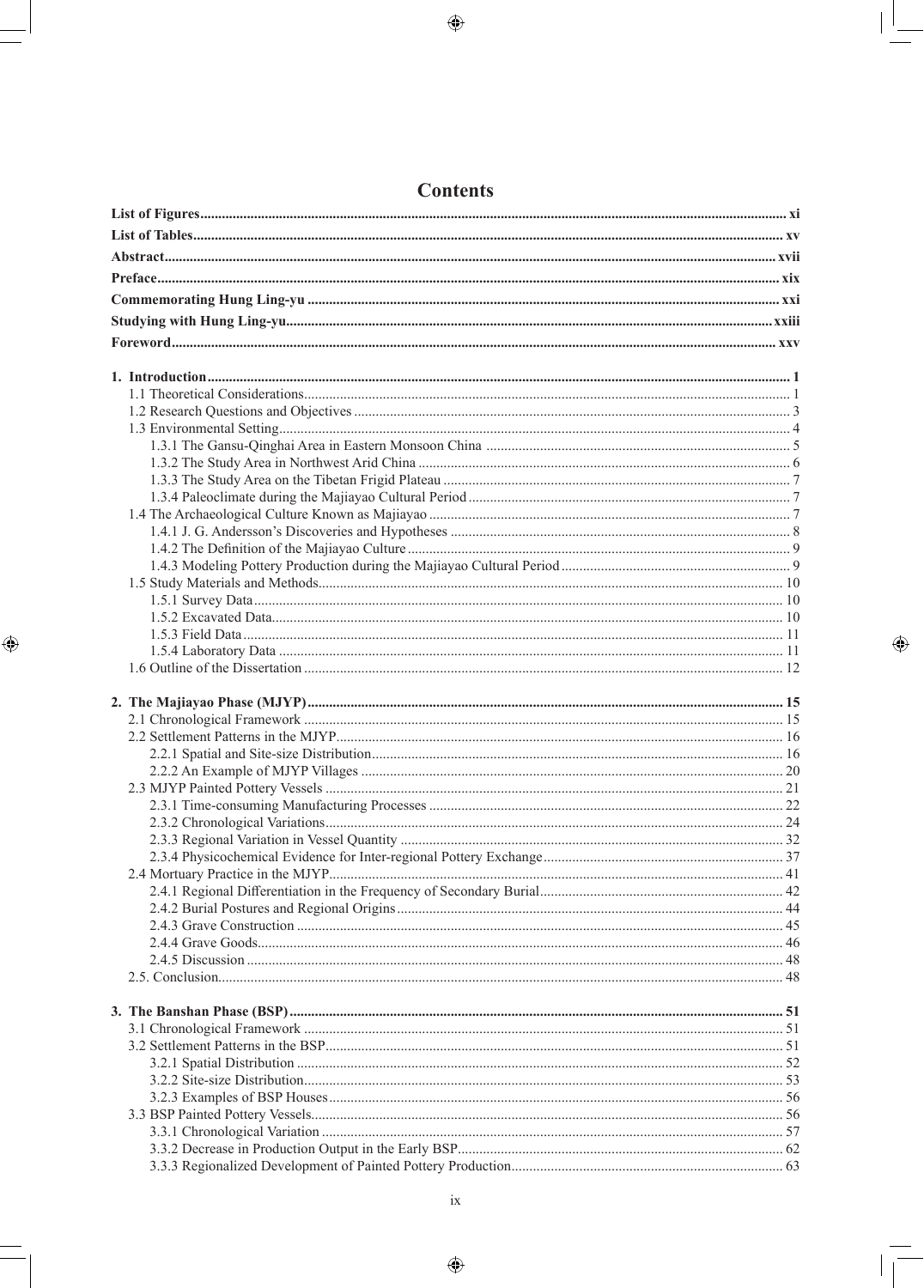#### Painted Pottery Production and Social Complexity in Neolithic Northwest China

 $\bigcirc$ 

 $\bigoplus$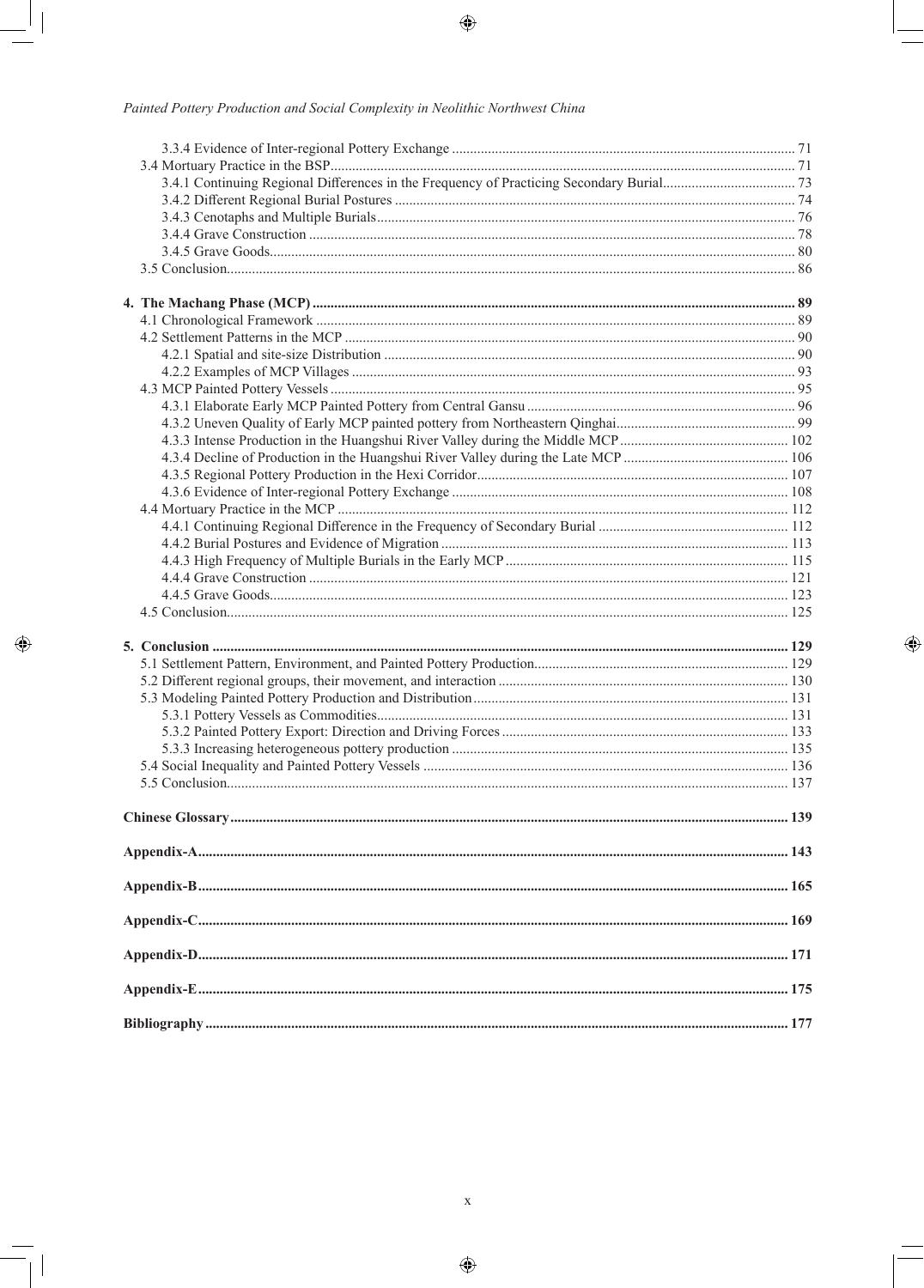# **List of Figures**

 $\bigoplus$ 

| Figure 1.5 Change in precipitation and temperature during the past 10,000 years, indicated by                      |  |
|--------------------------------------------------------------------------------------------------------------------|--|
|                                                                                                                    |  |
| Figure 1.7 Pictures of the vessels and microscopic images of the profiles among four samples for                   |  |
|                                                                                                                    |  |
|                                                                                                                    |  |
| Figure 2.3 Histograms showing the overall site-size distribution of the 182 MJYP sample sites in the Gansu-Qinghai |  |
|                                                                                                                    |  |
|                                                                                                                    |  |
|                                                                                                                    |  |
|                                                                                                                    |  |
| Figure 2.8 Examples of similar MJYP II painted pottery vessels unearthed from different sites                      |  |
|                                                                                                                    |  |
|                                                                                                                    |  |
|                                                                                                                    |  |
|                                                                                                                    |  |
|                                                                                                                    |  |
|                                                                                                                    |  |
|                                                                                                                    |  |
|                                                                                                                    |  |
| Figure 2.17 Box plot of CaO and MgO content among 170 samples selected from 5 sites in                             |  |

 $\bigoplus$ 

 $\bigoplus$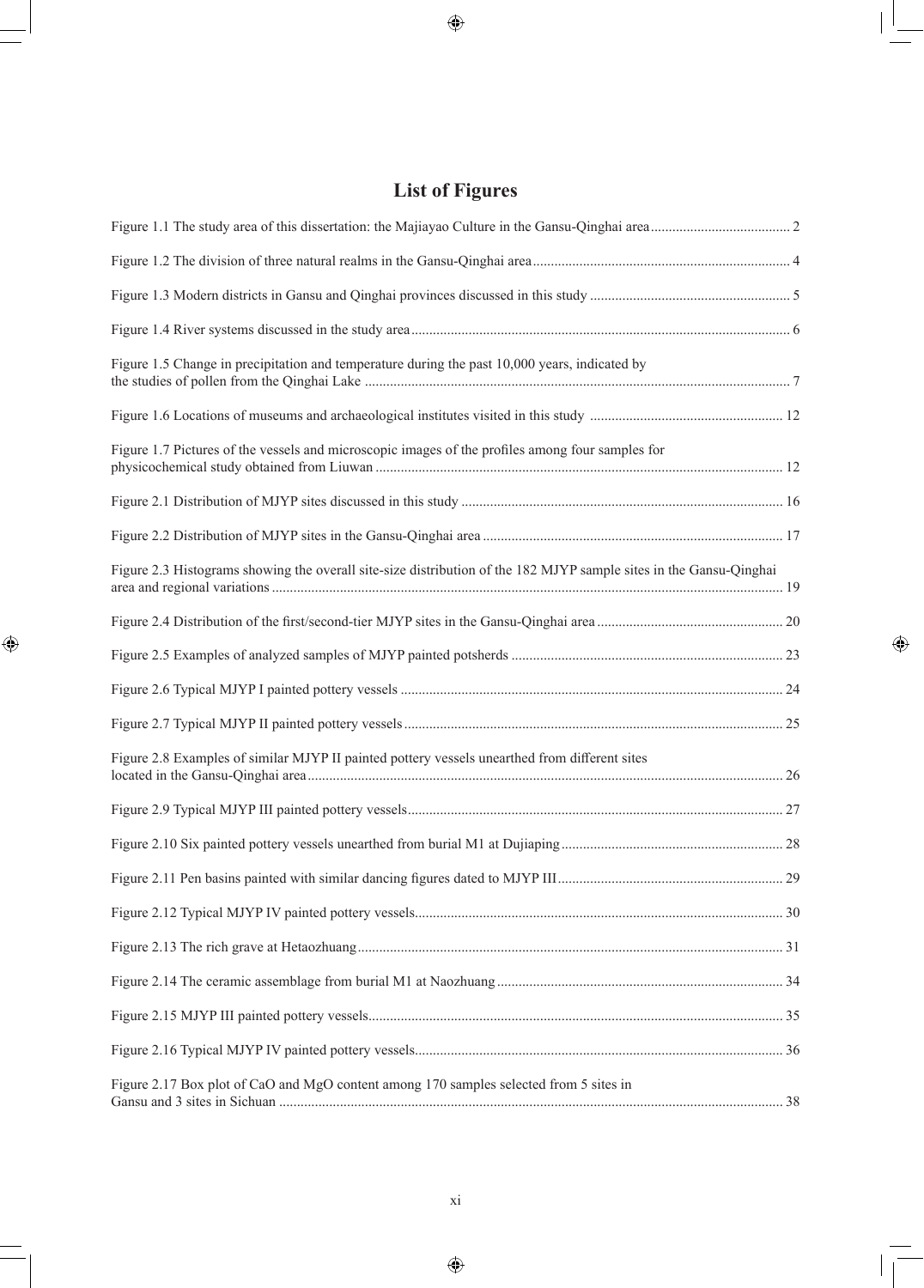#### *Painted Pottery Production and Social Complexity in Neolithic Northwest China*

 $\bigcirc \hspace{-3.0pt} \bigcirc$ 

| Figure 2.19 Box plot of K <sub>2</sub> O, Na <sub>2</sub> O, and SrO content among 170 samples selected from 8 |  |
|----------------------------------------------------------------------------------------------------------------|--|
| Figure 2.20 Examples of samples belonging to three geochemical groups                                          |  |
|                                                                                                                |  |
| Figure 2.22 An example of a slate-chambered shaft grave containing two individuals interred in extended supine |  |
|                                                                                                                |  |
|                                                                                                                |  |
| Figure 3.3 Histograms showing the overall site-size distribution of the 117 BSP sample                         |  |
|                                                                                                                |  |
|                                                                                                                |  |
|                                                                                                                |  |
|                                                                                                                |  |
|                                                                                                                |  |
|                                                                                                                |  |
|                                                                                                                |  |
|                                                                                                                |  |
|                                                                                                                |  |
|                                                                                                                |  |
|                                                                                                                |  |
|                                                                                                                |  |
| Figure 3.16 Middle BSP painted pottery vessels from different regions yet similar to those                     |  |
|                                                                                                                |  |
|                                                                                                                |  |
|                                                                                                                |  |
|                                                                                                                |  |
|                                                                                                                |  |
|                                                                                                                |  |

 $\bigoplus$ 

xii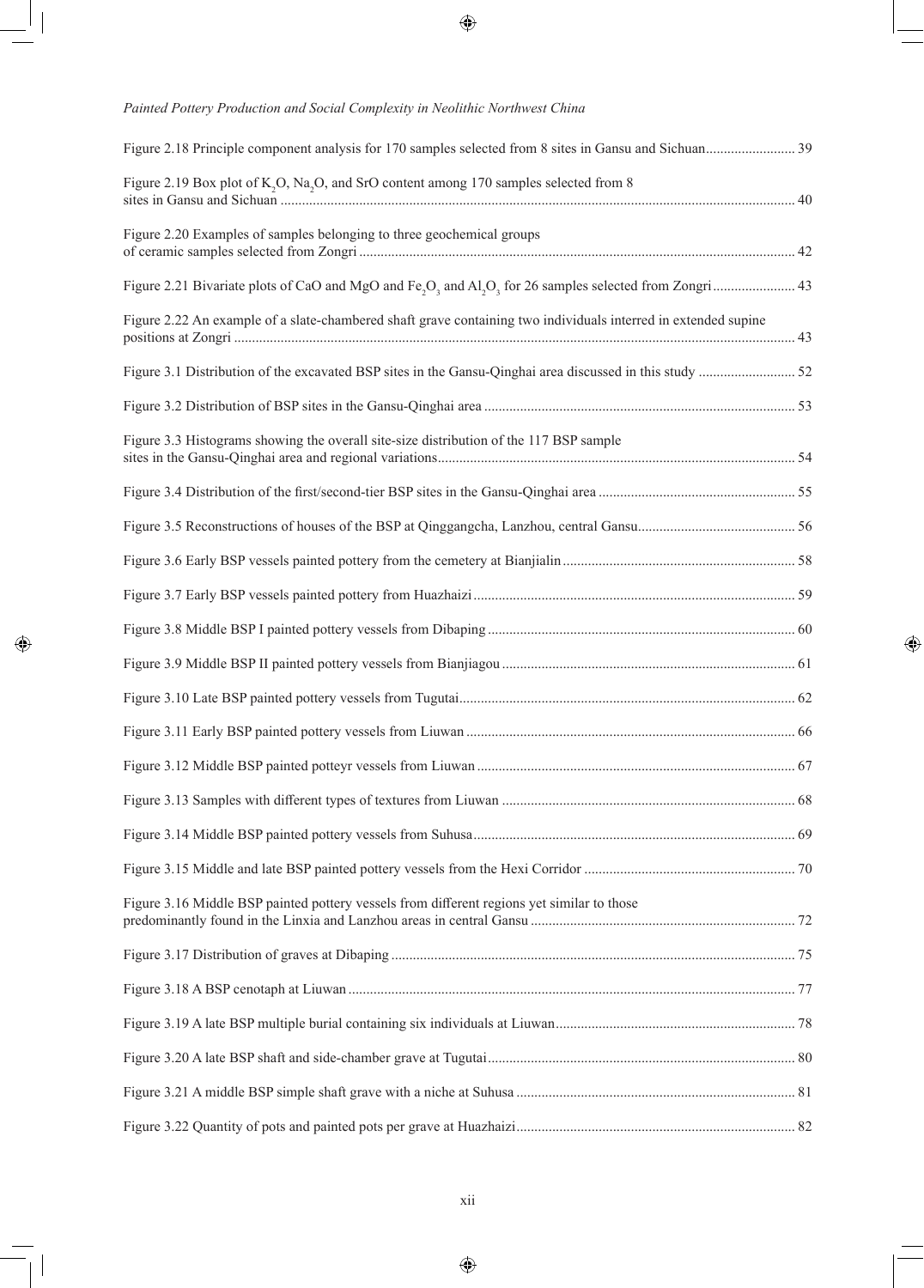### *List of Figures*

 $\bigoplus$ 

| Figure 4.3 Histograms showing the overall site-size distribution of the 382 MCP                                   |  |
|-------------------------------------------------------------------------------------------------------------------|--|
| Figure 4.4 Histograms showing regional variations in site-size distribution of the MCP sample sites in the Gansu- |  |
|                                                                                                                   |  |
|                                                                                                                   |  |
|                                                                                                                   |  |
|                                                                                                                   |  |
|                                                                                                                   |  |
|                                                                                                                   |  |
|                                                                                                                   |  |
|                                                                                                                   |  |
|                                                                                                                   |  |
|                                                                                                                   |  |
|                                                                                                                   |  |
|                                                                                                                   |  |
|                                                                                                                   |  |
| Figure 4.18 Two types of MCP vessels with different regional provenience unearthed from Liuwan 110                |  |
|                                                                                                                   |  |
|                                                                                                                   |  |
|                                                                                                                   |  |
|                                                                                                                   |  |
|                                                                                                                   |  |
|                                                                                                                   |  |
|                                                                                                                   |  |
|                                                                                                                   |  |

 $\bigoplus$